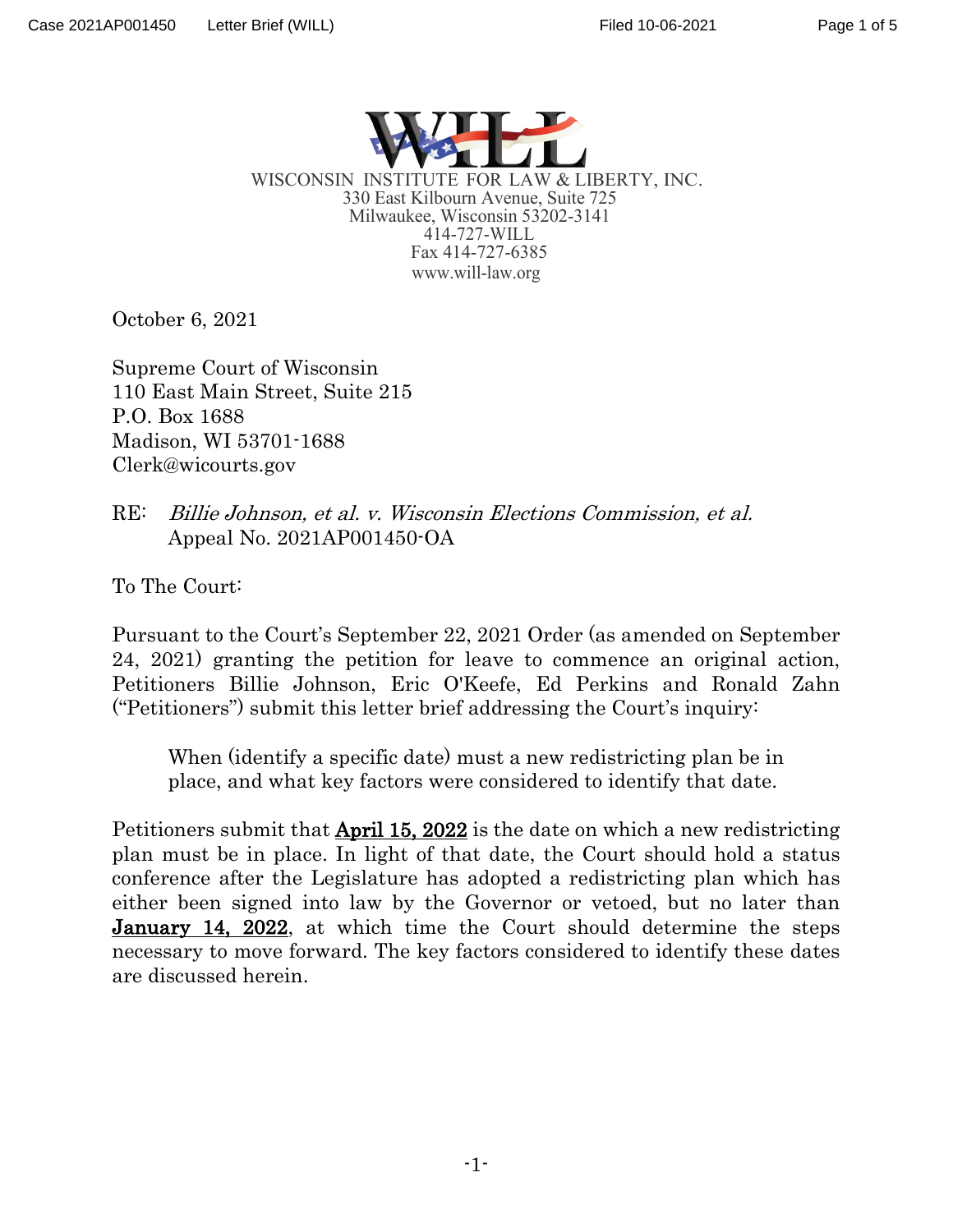## The April 15, 2022 Deadline

Petitioners discussed the importance of the April 15 deadline in both their petition (see Pet. at ¶ 45) and their memorandum in support of that petition (see Mem. in Supp. of Pet. at 11).

The Fall 2022 general election will be held on November 8, 2022, which is the Tuesday after the first Monday in November. Wis. Stat. § 5.02(5). The partisan primary for that election will be held on August 9, 2022, which is the second Tuesday in August. Wis. Stat. § 5.02(12s).

In order to ensure an orderly election, of course, there must be candidates on the ballot. Candidates seeking to appear on the ballot for the Fall 2022 general election may begin circulating nomination papers on April 15, 2022 and may submit those papers no later than June 1, 2022. Wis. Stat. § 8.15(1).

This Court has previously noted that the circulation of nomination papers is the "official commencement of the next election season." Jensen v. Wisconsin Elections Bd., 2002 WI 13, ¶ 12, 249 Wis. 2d 706, 639 N.W.2d 537. As a result, this is the date Petitioners believe a redistricting plan must be in place in order to ensure candidates have ample opportunity to circulate nomination papers to seek ballot access.

In coming to the April 15, 2022 date, Petitioners considered several other matters, including what work must be done by Respondents (hereinafter "WEC") to prepare for the election, statutory notice deadlines<sup>1</sup>, and the possibility that the Court may delay the statutory timelines leading up to the next election.

In their Response to the petition in this action, WEC claimed the April 15, 2022 date "would allow no time for the Elections Commission and local clerks to take the necessary steps for candidates to begin circulating papers by the statutorily-set date." (Resp. to Pet. at 5). However, any work WEC needs to do could be done simultaneously with the circulation of nomination papers. Once the district boundaries are known, potential candidates may seek nomination signatures from within those boundaries, and then must submit those to WEC no later than June 1, 2022. Any work WEC needs to do to review nomination forms for ballot access could be done during that time frame, and does not need

<span id="page-1-0"></span><sup>&</sup>lt;sup>1</sup> See, e.g., Wis. Stat. § 10.06 (requiring various notices to be sent to clerks and published ahead of nomination papers being circulated).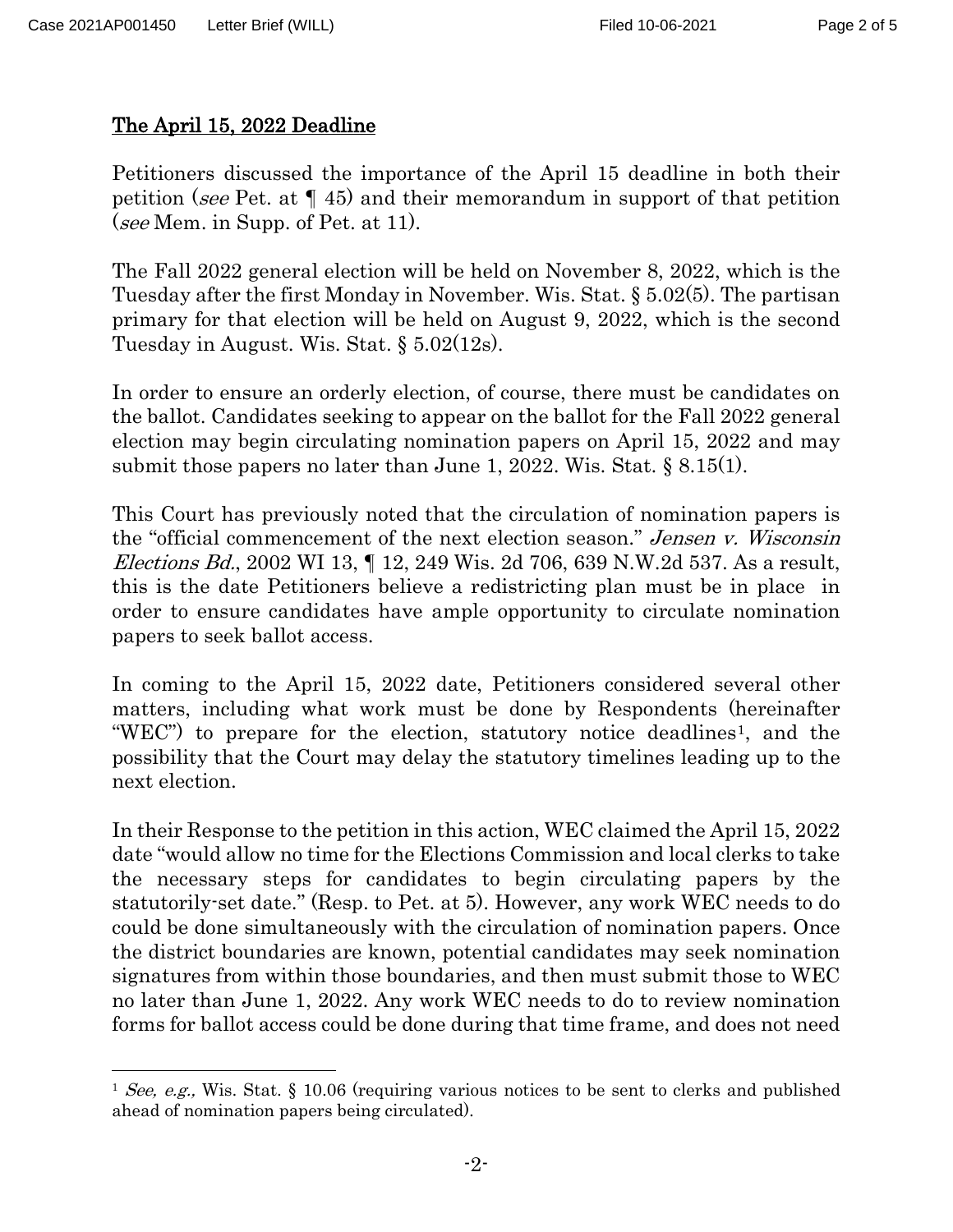to be completed prior to the circulation of those nomination forms on April 15, 2022.

Petitioners also considered whether certain statutory notice deadlines should be the date on which a new plan *must* be in place. As noted *supra*, this Court has acknowledged the nomination paper circulation as the "official commencement of the next election season" and this weighed against selecting the earlier notice dates. While the notice requirements are important, there is past precedent for delaying those dates by other Courts which have considered redistricting matters. See, e.g., Wisconsin State AFL-CIO v. Elections Bd., 543 F. Supp. 630, 639 (E.D. Wis. 1982) (Ordering that "[a]ll deadlines, relating to such matters as notice of elections, and the circulating and filing of nomination papers for the full election are relaxed to the extent necessary to permit the elections to take place as scheduled. The defendant Elections Board, if necessary, may set new dates that are not inconsistent with the purpose of this order, to wit: the election of legislators in the fall.")

Lastly, and related to those considerations—Petitioners considered whether a later date would be possible given the same precedent of reviewing courts "relaxing" certain deadlines to ensure the election itself can take place as scheduled. Ultimately, the importance of maintaining the statutorily established start to the election cycle (i.e., April 15, 2022) was Petitioners' overriding concern, as that date would allow the election process to occur with minimal confusion and inconvenience for candidates and electors alike

Petitioners do note that we would not oppose a later date, so long as the chosen later date still allowed enough time for nominating and ballot access requirements to be met ahead of the Fall election, but Petitioners continue to believe having maps in place by April 15, 2022 would best ensure that the Fall 2022 elections would take place as scheduled with minimal interruption to the regular process.

## Timeline for Litigation

In light of the need to have a final redistricting in place no later than April 15, 2022, and given the constitutional responsibility of the Legislature and Governor to adopt such a plan in the first instance, this Court should adopt a timeline which allows the Legislature and Governor the opportunity to fulfil that constitutional responsibility.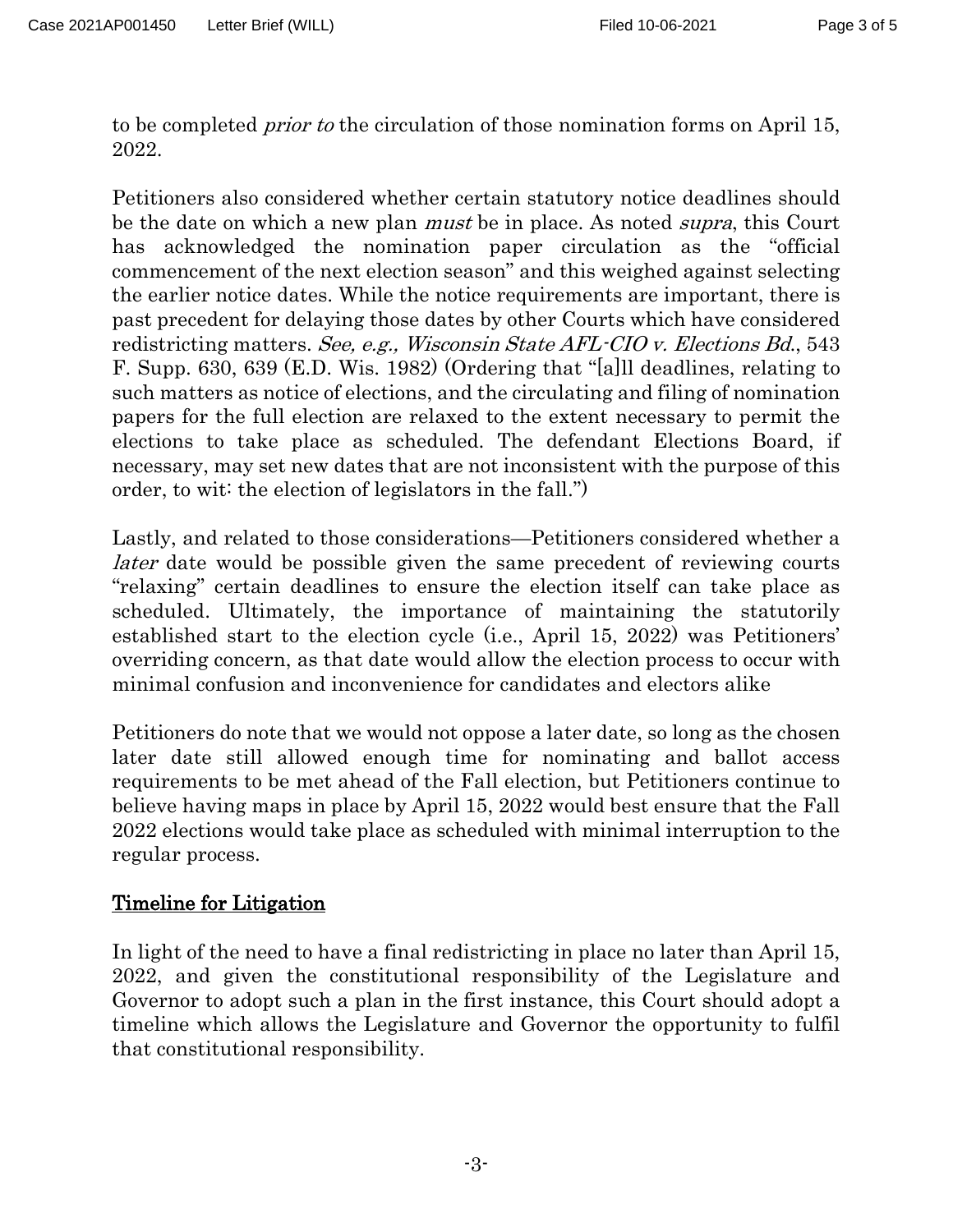To that end, Petitioners submit this Court should hold a status conference after the Legislature adopts a redistricting plan and the Governor either signs that plan into law, or vetoes it, but no later than January 14, 2022.

On January 14, 2022 (or earlier as may be the case), this Court's status conference can be used for purposes of establishing a schedule for the litigation to move forward. If the Legislature and the Governor have agreed on a plan the Court would set a briefing schedule for any party to argue that the approved plan is unconstitutional. If the Legislature and the Governor have not agreed on a plan then the Court would set a schedule for interested parties to submit proposed maps along with supporting materials in favor of their proposed map.

We anticipate the litigation—which would focus on the submission of proposed maps and expert commentary on those maps—would take a total of eight weeks from beginning to end. This timeline would allow the Court enough time to make its findings in order to ensure any final approved redistricting is in place no later than April 15, 2022.

## **Conclusion**

For the reasons herein, Petitioners submit in response to the Court's inquiry that April 15, 2022 would be the date on which a new redistricting plan must be in place, and that to ensure this Court has sufficient time to review this matter, a status conference should be held no later than January 14, 2022.

Sincerely,

WISCONSIN INSTITUTE FOR LAW & LIBERTY, INC. Attorneys for Petitioners

\_\_\_\_\_\_\_\_\_\_\_\_\_\_\_\_\_\_\_\_\_\_\_\_\_\_\_\_\_\_\_\_\_\_\_\_\_\_\_\_\_\_\_

Richard M. Esenberg (WI Bar No. 1005622) Anthony LoCoco (WI Bar No. 1101773) Lucas Vebber (WI Bar No. 1067543) Wisconsin Institute for Law & Liberty, Inc. 330 East Kilbourn Avenue, Suite 725 Milwaukee, Wisconsin 53202-3141 Phone: (414) 727-9455 Facsimile: (414) 727-6385